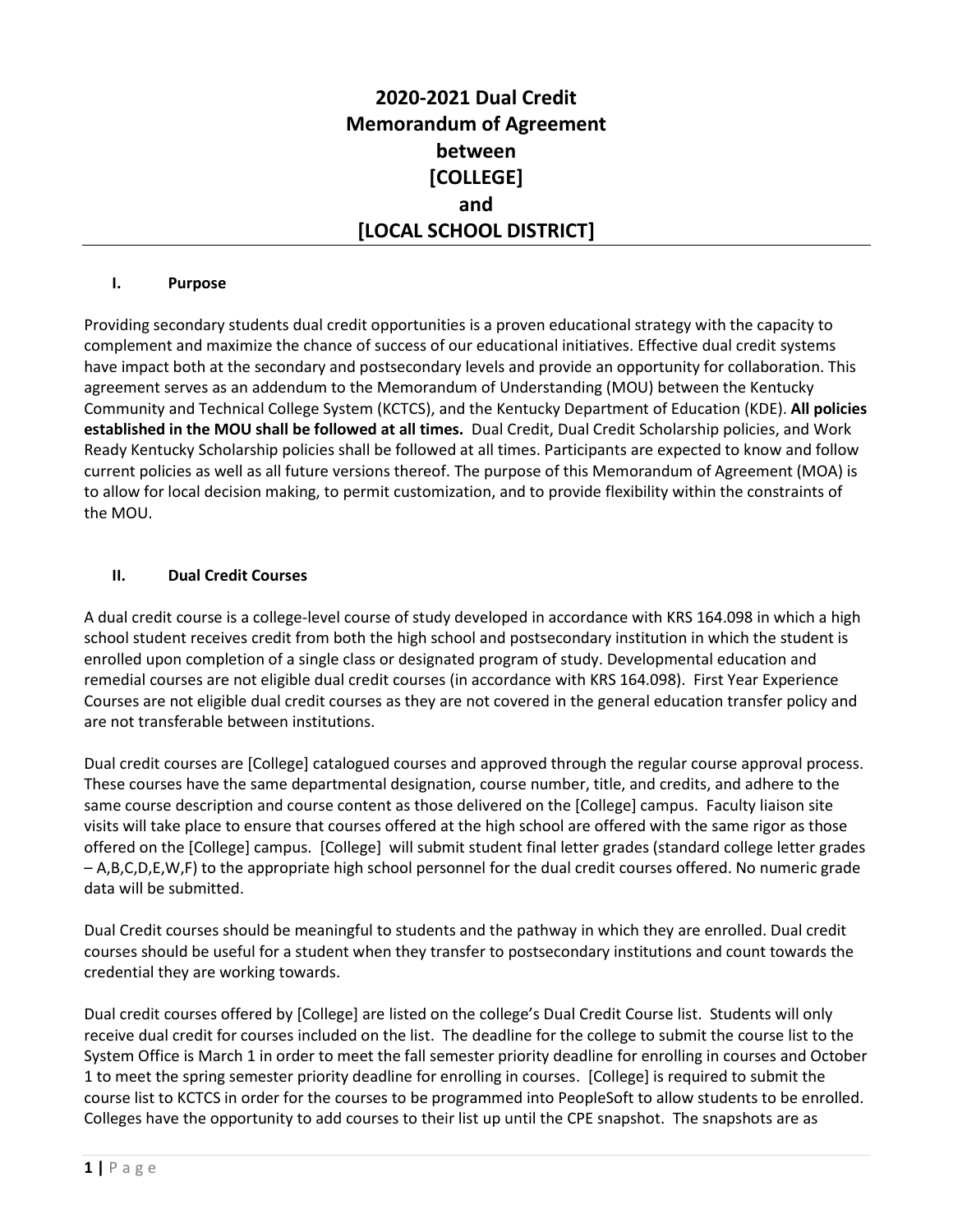follows: November 1, March 30 and August 15. Students will not be able to enroll in a dual credit course until KCTCS receives this signed MOA and the initial college course list.

Per Southern Association of Colleges and Schools Commission on Colleges policy, [College] must maintain control over dual credit classes. This includes:

- Determining student eligibility for admission to dual credit courses
- Managing and overseeing the registration process
- Determination of which courses are offered as dual credit
- Ensuring students follow college admissions and academic policies
- Selecting qualified instructors based on an evaluation of credentials
- Ensuring an appropriate syllabus, curriculum, and student learning outcomes
- Determining the textbook and learning resources for the dual credit class
- Providing the student the opportunity to evaluate the instructor

### **III. Student Fees and Payments**

Tuition for a dual credit course is set by KRS 164.786. Colleges cannot charge eligible dual credit students anything more than the dual credit tuition rate ceiling per credit hour, including fees.

While the tuition rate for dual credit and prevention of charging fees is non-negotiable, other expenses are appropriate for negotiation with [Local School District] concerning dual credit students. These include, but are not limited to, the following:

- Cost of textbooks, digital content, and/or eResources;
- Liability or insurance charges;
- Barnes and Noble charges; and
- Classroom consumables.

Colleges and district should identify the expenses that support course instruction and identify which party is responsible for covering the costs in Appendix A. Textbooks, digital content, or eResources are required for most courses. Additionally, there are charges associated with operating a college course (e.q. Professional liability insurance, KNAT testing charges, etc.). Dual credit Professional Development costs for district faculty is the responsibility of the district.

### **IV. Payment of Unsuccessful Completion of the Kentucky Dual Credit Scholarship**

The Kentucky Higher Education Assistance Authority (KHEAA) is the agency responsible for administrating the Dual Credit Scholarship (DCS) program. Students are eligible to receive the DSC for two successfully completed dual credit courses in their junior and/or senior year. KCTCS is required to return fifty percent (50%) of the dual credit tuition rate for students who do not successfully complete a DCS course to KHEAA. A student is unsuccessful if they do not receive a D- or higher in the college course **and** the secondary course. Postsecondary grades of I, E and, W are not considered successful completion. In the event KCTCS must return 50% of the dual credit tuition rate for an unsuccessful course completion, KCTCS cannot charge students to recover the cost of the returned tuition.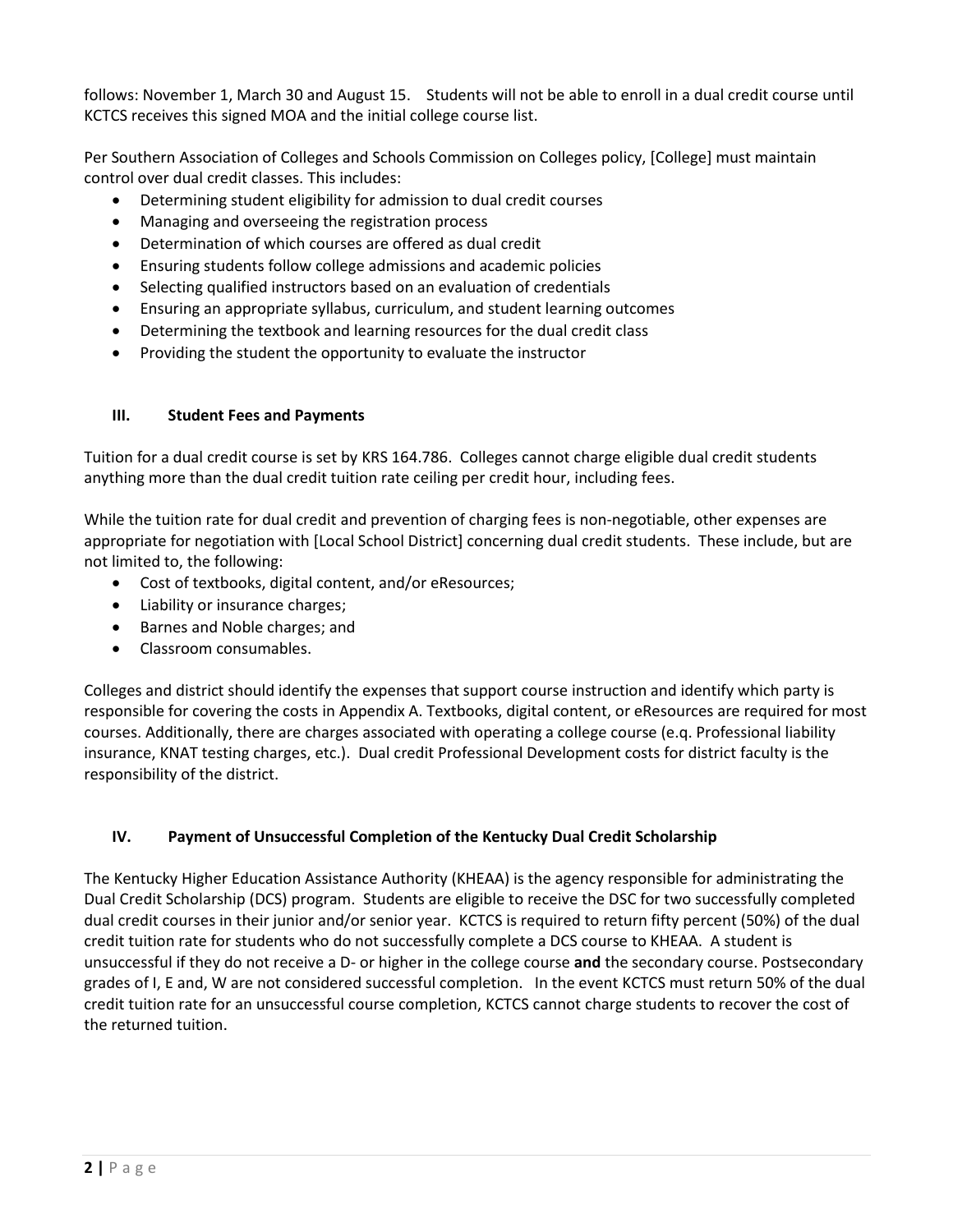Indicate who is responsible for negotiated costs related to unsuccessful students:

 $\square$  College:  $\square$ Secondary Institution: \_\_\_\_\_\_\_\_\_\_\_\_\_\_\_\_\_\_\_\_\_\_\_\_\_\_\_\_\_\_\_\_

**\_\_\_\_\_\_\_\_\_\_\_\_\_\_\_\_\_\_\_\_\_\_\_\_\_\_\_\_\_\_\_\_\_\_\_\_ \_\_\_\_\_\_\_\_\_\_\_\_\_\_\_\_\_\_\_\_\_\_\_**

# **V. Approvals**

Any additional negotiated items that do not conflict with the state MOU must be included in this MOA between [College] and [Local School District]. The contact and signatory person for negotiations and MOA is the college president/CEO.

**The agreement should be signed by March 1, 2020 and is effective with signatures below for the 2020-2021 academic year. A copy of the executed MOA shall be submitted to the KCTCS Chancellor's office in order to allow students to enroll in dual credit courses at the college.** 

**Local School District Signature Authority Date [Local School District Signature Authority Title]**

**\_\_\_\_\_\_\_\_\_\_\_\_\_\_\_\_\_\_\_\_\_\_\_\_\_\_\_\_\_\_\_\_\_\_\_\_ \_\_\_\_\_\_\_\_\_\_\_\_\_\_\_\_\_\_\_\_\_\_\_\_ [Signator's Name] Date President/CEO College Name**